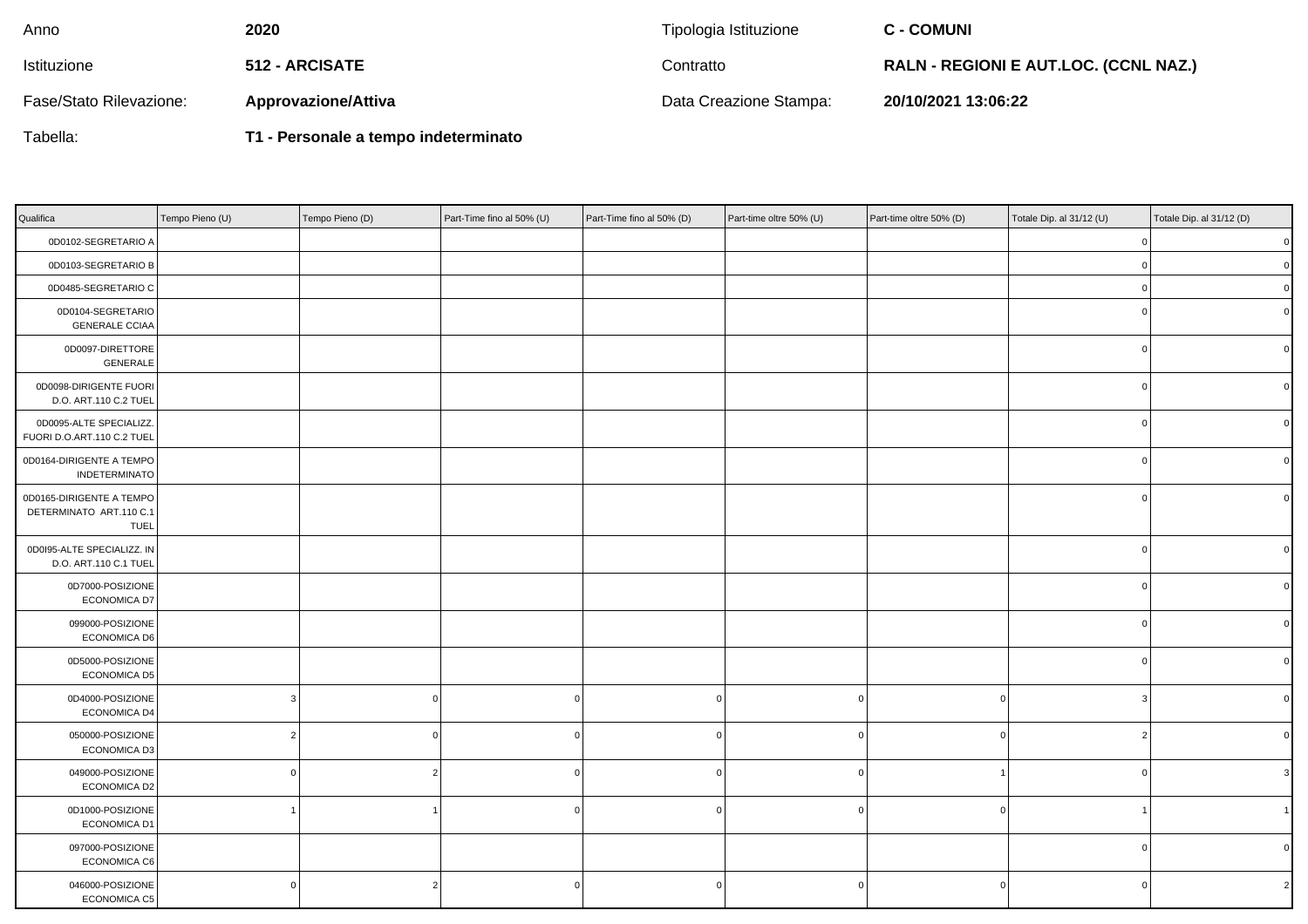| 045000-POSIZIONE<br>ECONOMICA C4               |  |  |  |             |              |
|------------------------------------------------|--|--|--|-------------|--------------|
| 043000-POSIZIONE<br>ECONOMICA C3               |  |  |  |             |              |
| 042000-POSIZIONE<br>ECONOMICA C2               |  |  |  |             | 10           |
| 0C1000-POSIZIONE<br>ECONOMICA C1               |  |  |  |             |              |
| 0B8000-POSIZIONE<br>ECONOMICA B8               |  |  |  |             |              |
| 0B7A00-POSIZ. ECON. B7 -<br>PROFILO ACCESSO B3 |  |  |  |             |              |
| 0B7000-POSIZ. ECON. B7<br>PROFILO ACCESSO B1   |  |  |  |             |              |
| 038490-POSIZ.ECON. B6<br>PROFILI ACCESSO B3    |  |  |  |             |              |
| 038491-POSIZ.ECON. B6<br>PROFILI ACCESSO B1    |  |  |  |             |              |
| 037492-POSIZ.ECON. B5<br>PROFILI ACCESSO B3    |  |  |  |             |              |
| 037493-POSIZ.ECON. B5<br>PROFILI ACCESSO B1    |  |  |  |             |              |
| 036494-POSIZ.ECON. B4<br>PROFILI ACCESSO B3    |  |  |  |             |              |
| 036495-POSIZ.ECON. B4<br>PROFILI ACCESSO B1    |  |  |  |             |              |
| 055000-POSIZIONE<br>ECONOMICA DI ACCESSO B3    |  |  |  |             |              |
| 034000-POSIZIONE<br>ECONOMICA B3               |  |  |  |             |              |
| 032000-POSIZIONE<br>ECONOMICA B2               |  |  |  |             |              |
| 054000-POSIZIONE<br>ECONOMICA DI ACCESSO B1    |  |  |  |             |              |
| 0A6000-POSIZIONE<br>ECONOMICA A6               |  |  |  |             |              |
| 0A5000-POSIZIONE<br>ECONOMICA A5               |  |  |  |             |              |
| 028000-POSIZIONE<br>ECONOMICA A4               |  |  |  | $\circ$     | $\circ$      |
| 027000-POSIZIONE<br>ECONOMICA A3               |  |  |  | $\mathbf 0$ | $\mathbf{0}$ |
| 025000-POSIZIONE<br>ECONOMICA A2               |  |  |  | $\mathbf 0$ | $\mathbf 0$  |
| 0A1000-POSIZIONE<br>ECONOMICA A1               |  |  |  | $\mathbf 0$ | $\mathbf 0$  |
| 000061-CONTRATTISTI                            |  |  |  | $\mathbf 0$ | $\mathbf 0$  |